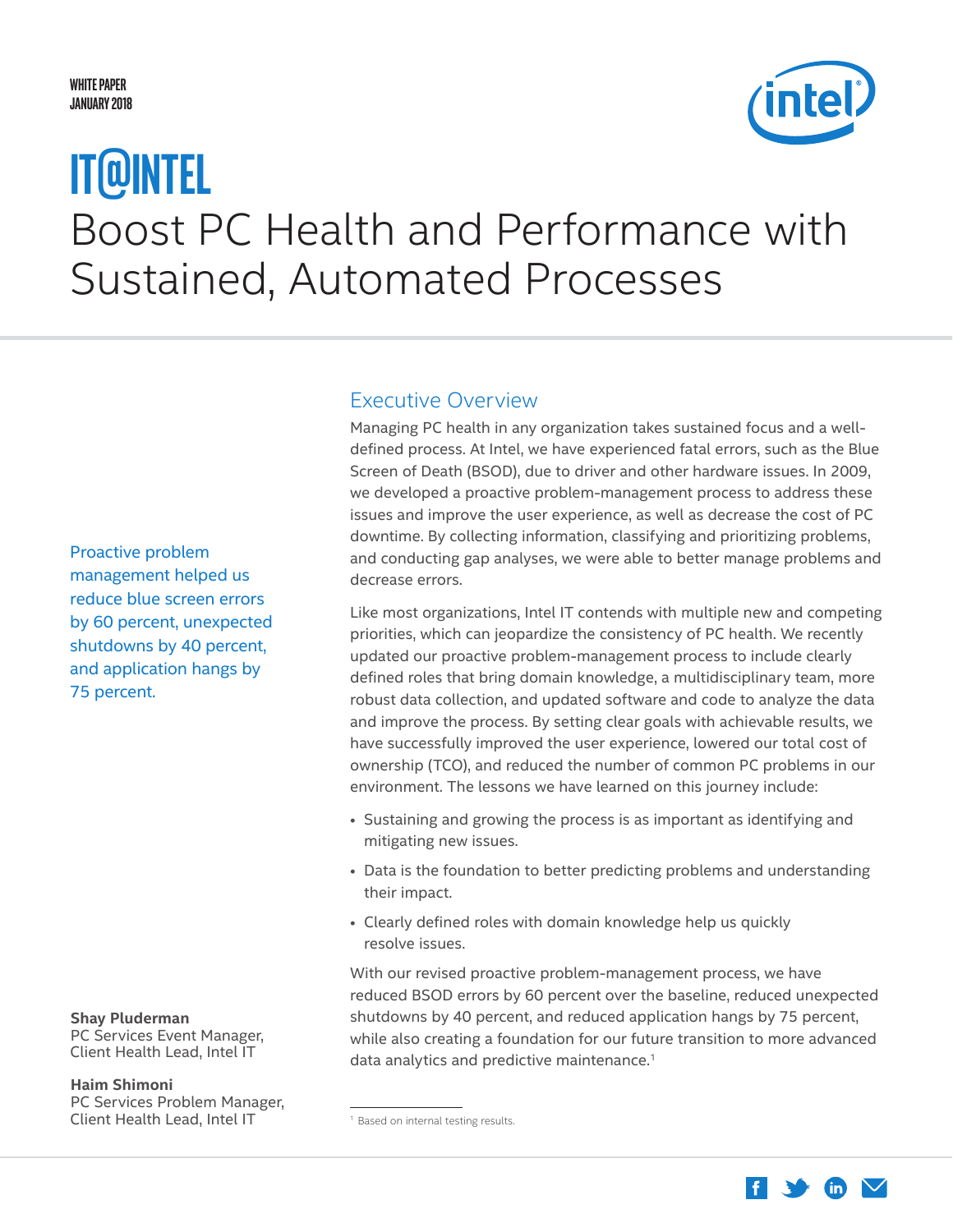#### Contents

- **1 [Executive Overview](#page-0-0)**
- **2 Background**
- **3 [Problems](#page-2-0)**
- **3 [Solution](#page-2-0)**

– [People-Focused Process](#page-3-0) – [Technology](#page-4-0)

- **8 [Results](#page-7-0)**
- **8 [Lessons Learned](#page-7-0)**
- **9 [Conclusion](#page-8-0)**

#### **Contributors**

**Omer Ben-Shalom** Principal Engineer Client & Security, Office of the CTO

**Ori Shahar** IT Client Support Engineering Manager, Intel IT

#### **Doron Mintz**

Personal Computing Platforms (PCP) Service Manager, Intel IT

#### **Maya Itzhaki**

Client Engineer, Client Health Core Team, Intel IT

**Oren Duanias** Client Engineer, Client BI, Intel IT

#### Acronyms

|                | <b>BSOD</b> Blue Screen of Death                 |
|----------------|--------------------------------------------------|
| <b>ITIL</b>    | Information Technology<br>Infrastructure Library |
| $T\cap\bigcap$ | وبالمصمرين بملم للممم الململا                    |

**TCO** total cost of ownership

# Background

Intel's worldwide computing environment includes more than 120,000 enterprise PC clients. This complex environment includes multiple client platforms and builds, and thousands of applications. Maximizing client stability is extremely important. Users rely on their PCs, so when system and application crashes occur, they can substantially impact productivity and consume IT support resources.

In 2007, Intel IT recognized the need to proactively manage the health of our PCs. A high number of fatal errors—like the Blue Screen of Death (BSOD)—due to hardware and driver issues, as well as other problems, were negatively impacting employee productivity and the overall performance of their PCs. By 2009, we had implemented a new approach to mitigate these issues. Our early goals were to reduce the number of common PC problems in the environment, more consistently monitor PC health, and reduce IT support costs. The process helped us transition from mostly reactive problem management to a more sustainable proactive problem-management model.

While reactive problem management is an unavoidable fact in IT, our proactive method helped us reduce the number of reactive issues and improve the overall health of client PCs. Our original proactive problemmanagement process included the following (see Figure 1):

- **Information gathering.** We collected information from software agents installed on PCs, and user surveys and escalations to identify problems in the environment and gain a complete picture of the issues.
- **Classifying and prioritizing problems.** We logged, categorized, and prioritized each problem to determine where to focus IT resources. By analyzing the problem's impact, the resources needed to resolve it, and the business value of solving it, we created a list of priority problems to focus on.
- **Managing problems.** We developed a five-step problem-management cycle to gather information, analyze the problem, find a solution, deploy the solution, and measure the results before closing the problem.



Figure 1. Our five-step problem-management process included gathering information from reports, incidents, and software agents that were logged, categorized, and prioritized. Then we analyzed the problem, found and deployed a solution, and measured the success of the solution.

#### Share:  $\left| \cdot \right|$   $\rightarrow$   $\left| \cdot \right|$   $\rightarrow$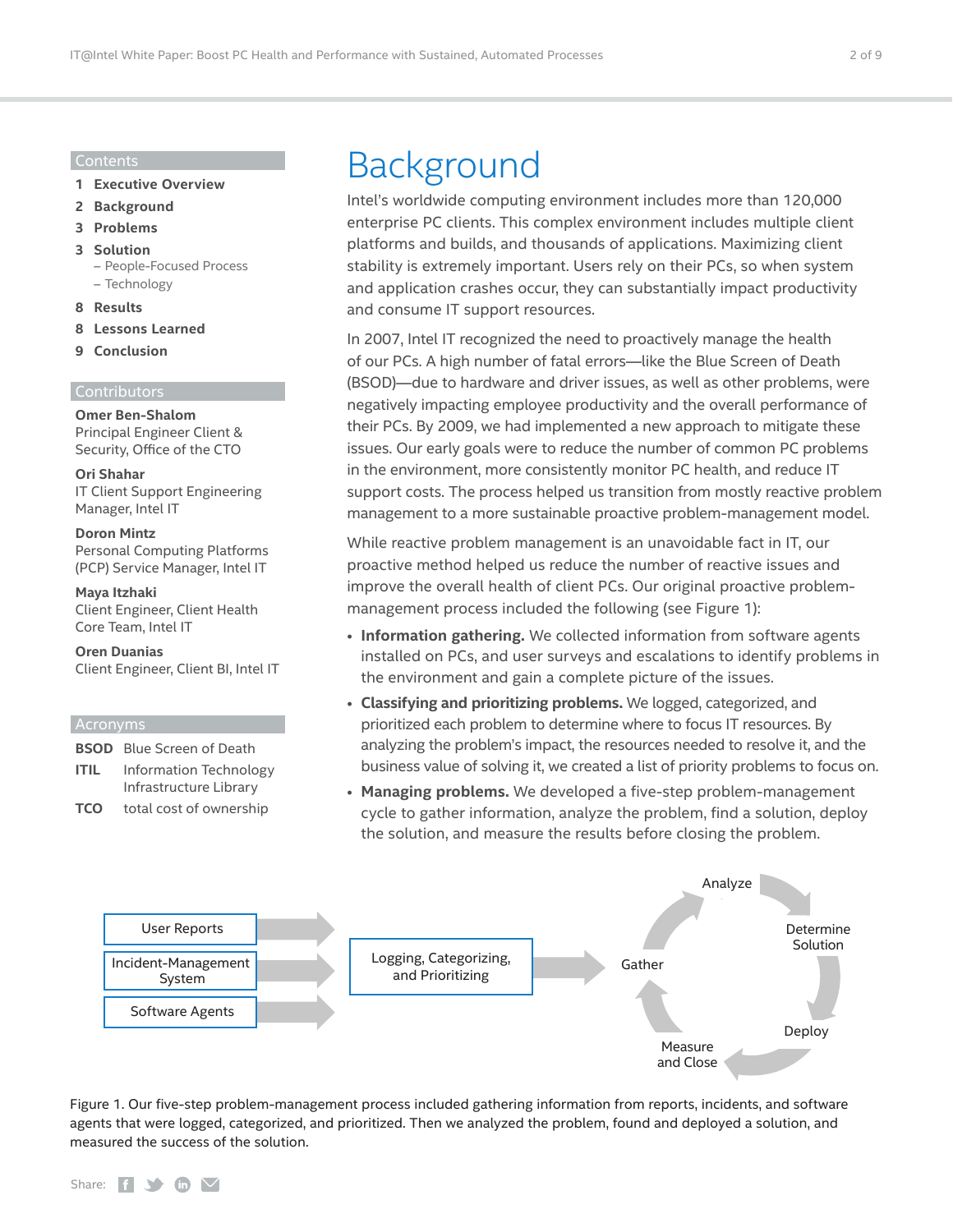# <span id="page-2-0"></span>50% DECREASE IN **BSOD errOrS**

as a result of our initial proactive problem-management process

• **Conducting gap analysis.** We examined several areas to determine where gaps existed, including infrastructure, reporting, analysis tools, solutiondeployment capabilities, and process governance.

The results of our initial proactive problem-management process resulted in a 50 percent decrease in BSOD errors, which had peaked at 5,500 per week. BSOD errors can never be eliminated entirely, but through sustained PC health efforts, we kept the rate of incidents low. We also decreased the number of application crashes by 15 percent and isolated 65 percent of the problems to 10 commonly used applications. For example, through proactive problem management, we defined a disk-error threshold for these problems and targeted those PCs at risk. These measures put us in the position to proactively help users, even before they reported issues.

# Problems

Like most IT organizations, Intel IT grapples with competing priorities and new technology every day. We strive to improve the user experience, while reducing PC total cost of ownership (TCO). With the success of our proactive problemmanagement process in 2009, fatal errors dropped, our infrastructure was standardized, and we were able to focus on more pressing issues.

As a result, in the following years, we experienced varying levels of investment in the process. We drew a direct correlation between the level of investment and the results, and over time discovered that fatal errors and other common problems were increasing once again.2 In addition to what we developed in 2009, new technology and more sophisticated partnerships, as well as increased complexity in technology, revealed gaps in our scope and analysis of collected data, which limited our problem detection and time to repair.

# Solution

In 2015 and 2016, we recognized the need to further enhance our previous proactive problem-management process and revived our level of investment, updating the process for the modern environment. We began by focusing on analytics, but discovered we lacked data. Attempting to identify problems with limited scope of data in an environment that comprised thousands of variables did not provide enough meaningful information. We also lacked domain knowledge, as the former process was managed through different IT groups.

We decided to go back to basics, consolidating the business needs and technology under the appropriate Information Technology Infrastructure Library (ITIL)—a set of concepts and policies we now use for IT service management—with an added focus on providing domain knowledge, collecting and analyzing the right data, setting clear goals, and elevating the process to maintain success. We also decided to approach the solution through a combination of people, processes, and technology.

<sup>&</sup>lt;sup>2</sup> For more information, see the Improving Client Stability with Proactive Problem Management white paper.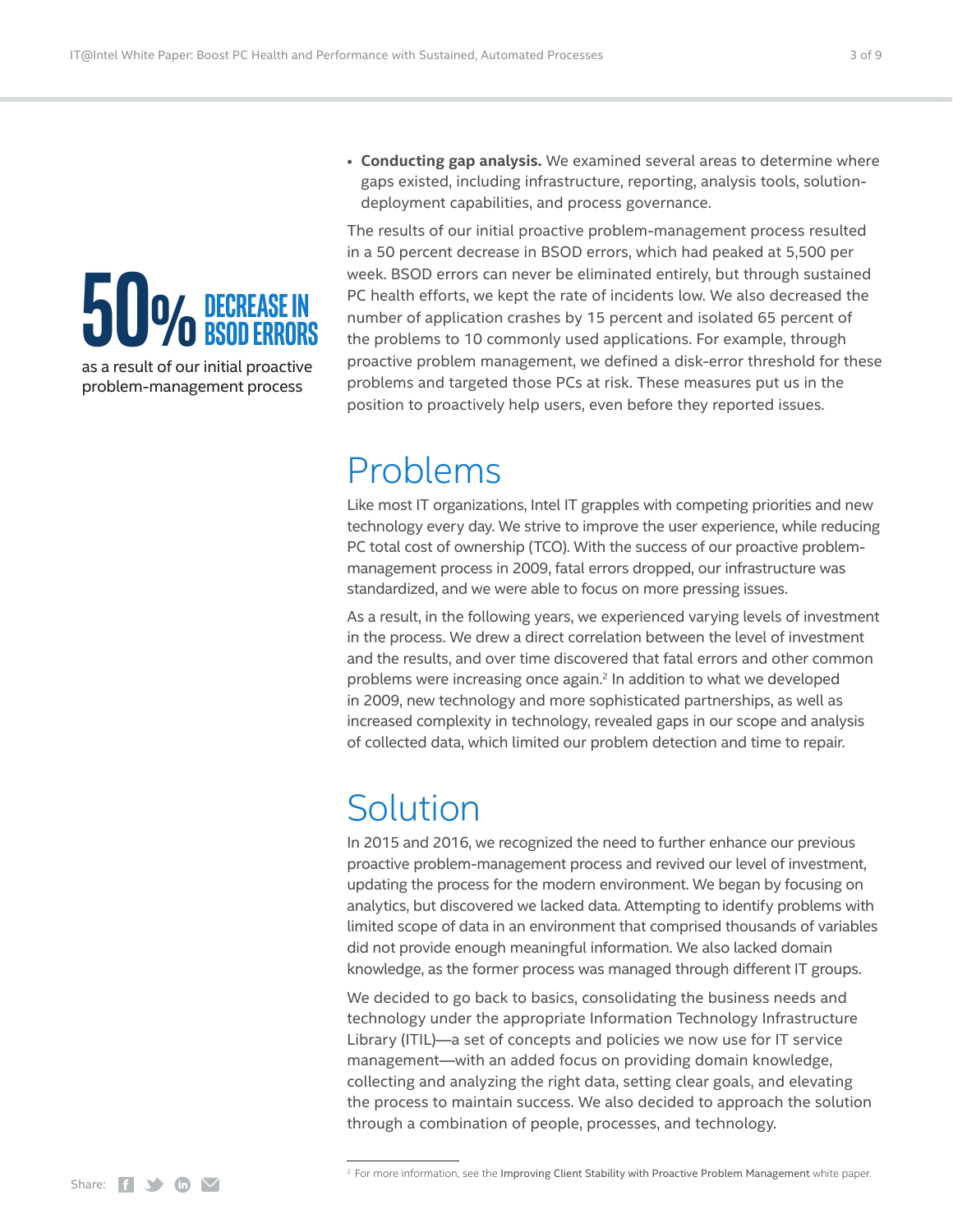# <span id="page-3-0"></span>People-Focused Process

Providing excellent customer service required domain knowledge to ensure the new proactive problem-management process, along with others, remained healthy and aligned with business goals. We focused the problem manager role on tracking, analyzing, and recommending action. We staffed both the events manager and problem manager roles with experienced system engineers, which brought important domain knowledge to the process. As a result, we were better able to define best practices for detecting, analyzing, remedying, and sustaining the health of our PCs based on rootcause analysis before escalating to the engineering organization (see Figure 2).

Coordination across roles was critical in creating a virtuous service cycle. With a stronger focus, the entire team was able to work in concert with the process for better decision making and prioritization. However, information was needed to fully utilize these roles. We already knew about many of the issues—users were reporting them—but we needed added visibility to better prioritize and address them.

To set the right goals, we needed to know what we could do now, what we wanted to do in the future, and how to achieve it. Using the collected and analyzed data, we set the following measurable goals for PC health in the enterprise:

- **Reduced hard crashes.** Fewer than two hard crashes per system per quarter.
- **Improved responsiveness.** Fewer than two complete system freezes in which the PCs were unresponsive for more than one minute, per system per quarter, and fewer than five reports of system slowness per system per quarter.
- **Faster boot time.** Boot time of under two minutes per system for 99.5 percent of reboots per quarter.
- **Faster wake-up.** PCs waking up from sleep and hibernation modes, on average, do not exceed 20 seconds per system for 99.5 percent of wake-ups per quarter.



### Client Health Operational Cycle

Figure 2. With clearly defined, dedicated roles that include domain knowledge, we can better detect, analyze, remedy, and sustain PC health across the organization.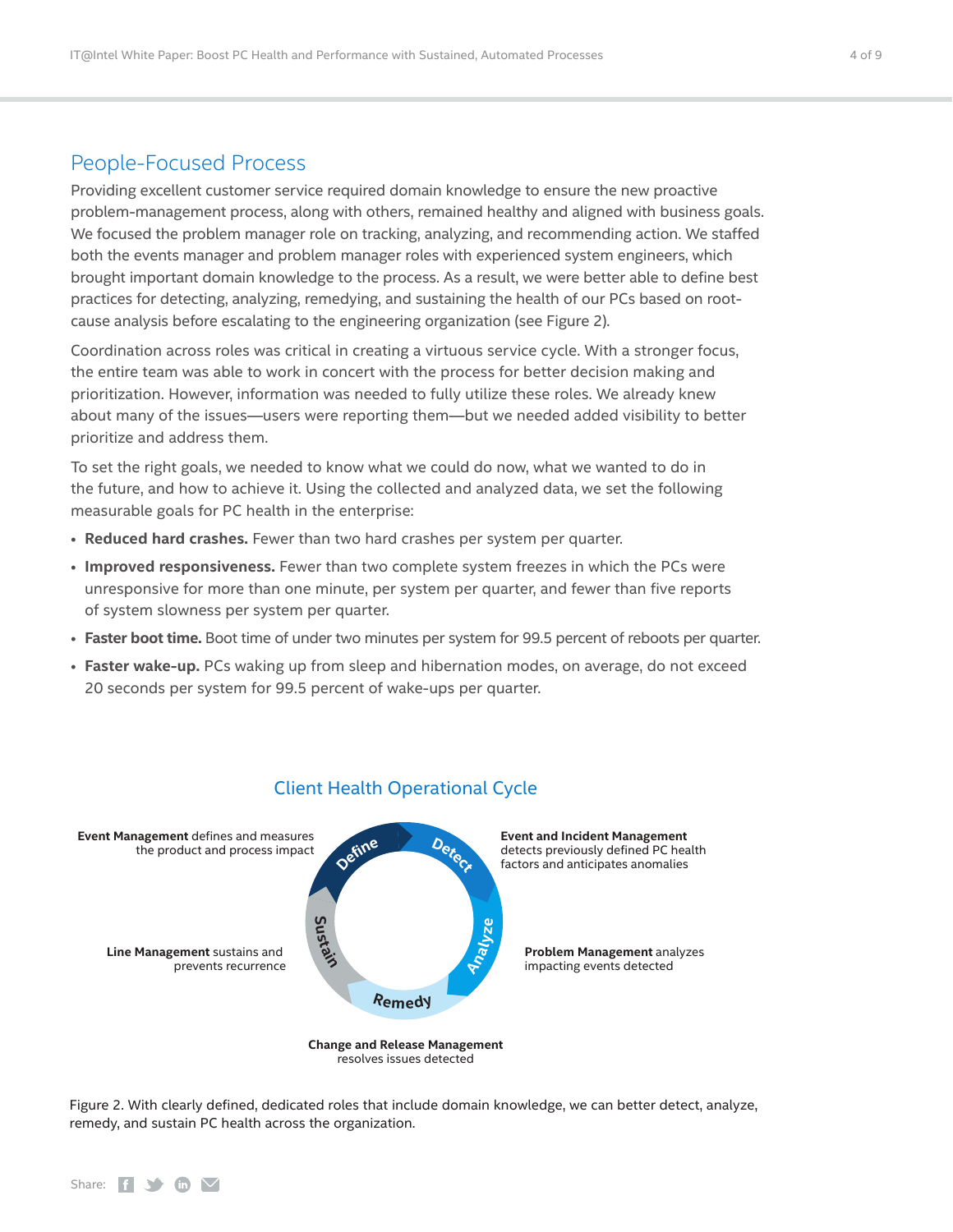## <span id="page-4-0"></span>**Technology**

We established a set of dynamic data-collection and analysis capabilities to ensure we were "data rich" and gathering the correct extent of information. Through this process, we discovered startup applications and scheduled tasks that were no longer relevant, policy and enforcement gaps, and other opportunities for improving PC performance. By defining thresholds for collected and analyzed data, now when we experience trend changes in the data, such as a rise of BSOD errors, enhanced data collection begins automatically. We also use dynamic data collection for application issues, which we can share with the solution provider to help speed resolution.

Data analysis is a structured process, and we built a set of analysis engines and parsers to automatically process the data. Once we structured the data, we gained visibility into what was causing some PCs to slow down, such as CPU or memory usage spikes. While this is not yet a production capability, we have used it to discover and resolve dozens of performance issues over the past year. This is especially useful when we introduce new changes in our environment; we can now analyze the impact of those changes before deploying them.

We use Microsoft Windows Event Forwarding\* (Microsoft WEF\*) to collect data. We developed capabilities to analyze the data that support performance and responsiveness measures, and we apply that to a staggered release process using ring management.

#### **Microsoft WEF**

Intel IT has used Microsoft WEF for years, and as we revived our problemmanagement process in 2015 and 2016, we found that the existing infrastructure was unable to scale to our new scope. To enhance its capability, we further distributed the infrastructure, built a scalable, highavailability WEF collector on the backend, and added new administrative options and load balancing.

Using the new analysis and reporting system, we can correlate errors, such as unexpected shutdowns, boot-time degradation, and application malfunctions, with their causes and resolve them. With this data, we now support dozens of application and services owners.

To help solution providers resolve issues more quickly, we introduced a new ad-hoc capability to the collected verbose debug-level data through a selective application crash-analysis architecture, which includes an app dump parser, boot tracing, and live kernel reports. These automatic collections of verbose data provide faster automatic root-cause detection.

Using the new analysis and reporting system, we can correlate errors, such as unexpected shutdowns, boot-time degradation, and application malfunctions, with their causes and resolve them. With this data, we now support dozens of application and services owners.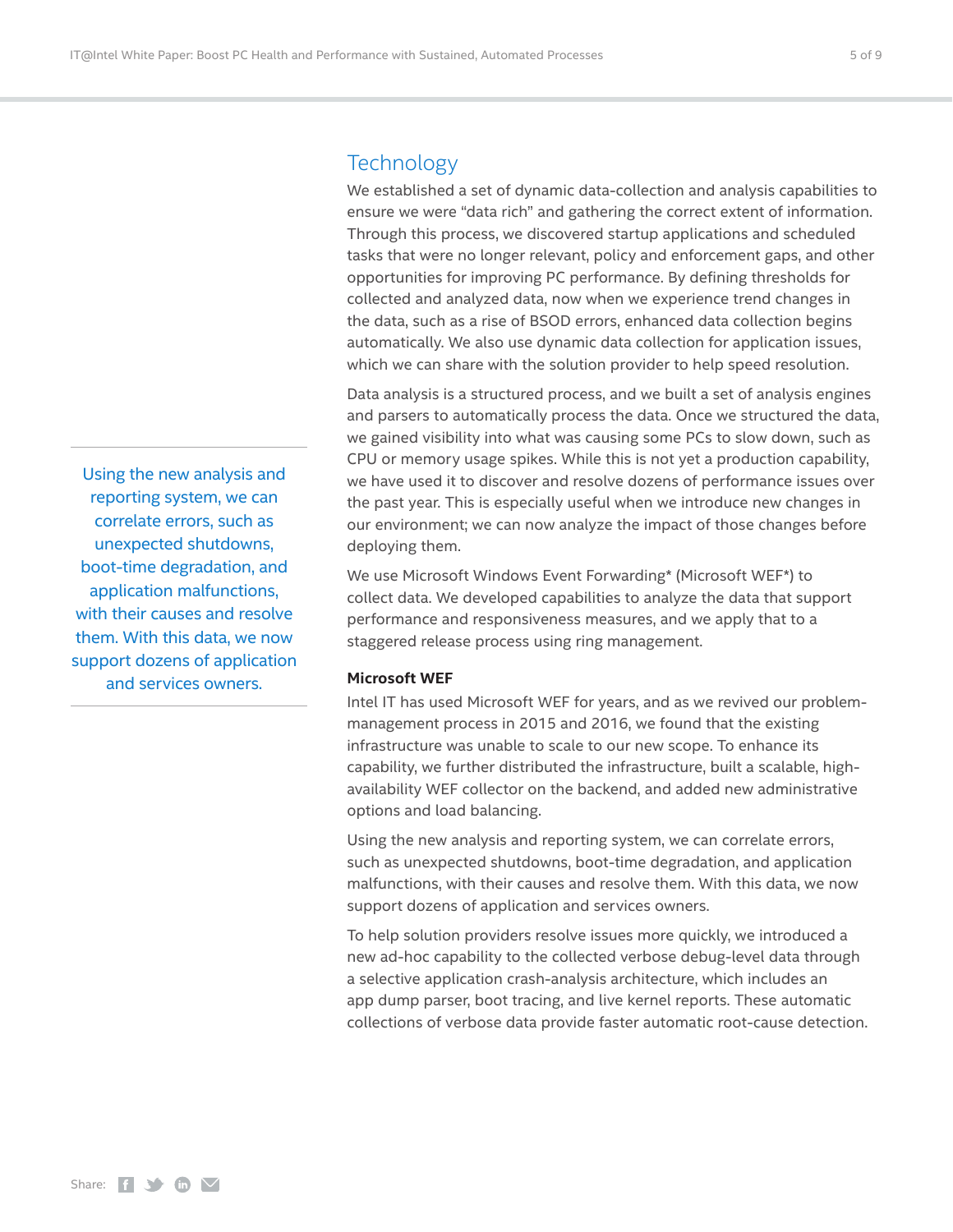#### **Performance and Responsiveness Measures**

In addition to reducing BSOD errors, matching hard-crash data with boot data, and adding Microsoft WEF capabilities, we needed to understand when users experienced slowness and freezes. We used our routine common-performance troubleshooting process and built an automatic performance analyzer to reveal when PCs were slow or frozen.

Our analysis traced high-level performance thresholds, which can be translated into full, verbose performance analysis that identifies the cause of poor performance.

#### **Blue-Screen Parsers**

The original problem-management system consisted of a single-node infrastructure that was unable to process the total BSOD data in the environment. To gain new insights, we distributed the solution to several hosts worldwide operating on multiple nodes with updated code.

Over the course of a year, we reduced and maintained BSOD errors to less than four percent by addressing the most common causes. Because BSOD errors are caused by system code bugs, to further decrease the number of incidents we needed to work with our suppliers to decrease the escalation time. To achieve this, we introduced verbose blue-screen parsing—a complementary capability.

#### **Verbose Blue-Screen Parsing**

By combining verbose blue-screen parsing with a ring-management system, we dynamically targeted BSOD errors, such as the top 10 crashes of a specific type. We grouped machines with high crash levels into a ring to automatically configure them to generated full dumps from these systems, which were analyzed and prepared for escalation (see Figure 3). This enhanced process further decreased the number of BSOD errors to two percent, which we have sustained through constant changes in operating systems, adapters, and platforms.

To help suppliers resolve issues more quickly, like we did with BSOD errors, we obtained verbose debug data through a selective application crash-analysis architecture. We continue to provide data to our suppliers, helping them to correct and further reduce system code bugs.



Figure 3. Using blue-screen parsers, verbose blue-screen parsing, and the ring-management system, we have reduced Blue Screen of Death errors to two percent.

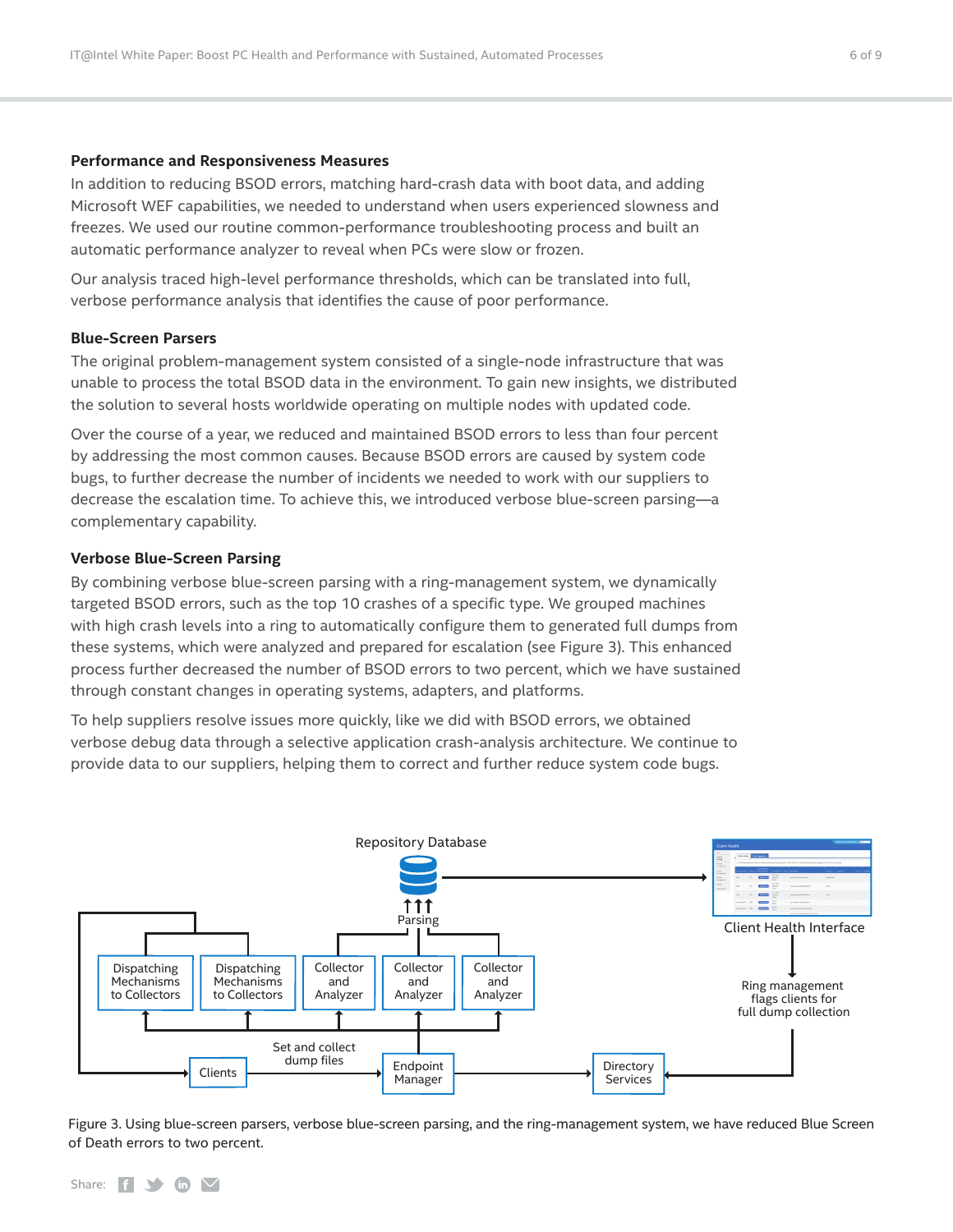#### **Ring-Management System**

The ring-management system stages our development across the testing population, beginning with a small group to control the impact of new releases and to solve problems faster. It essentially allows us to orchestrate changes during the pilot or proof-of-concept phases, and enables us to understand the impact. The ring model is dynamic, yet our common methodology divides the early-adoption population into three groups: small, medium, and large. In the small testing group, we collect data, often at a higher volume per system, and debug, then either deploy the improved configuration to the medium ring or reconfigure and start over in the small ring. The same process is repeated in the medium ring before we deploy the configuration to the large ring. At any point, if we discover quality issues, we can delay deployment to the subsequent ring until the configuration is stable. The ring model allows us to collect both shallow data across the entire PC fleet, as well as deeper data acquisition for specific audiences based on changes or triggers from that general collection.

#### **Log Parser**

The log parser is designed to specifically parse data that does not reside as configured or standard event logs. The solution requires specific logical parsing rules per log type, but still allows data streams from various inputs not hosted in the common data streams.

#### **Client Data Warehouse**

The client data warehouse stores the data from the ringmanagement system, as well as the various data collectors and parsers. This big-data repository enables better decision making by performing basic correlations across all of the data feeds. It is accessed and made available through reporting applications that can produce summary and detailed reports of specific issues.

# Data Analytics and Predictive **Maintenance**

Intel IT's long-term goal is to significantly reduce impact on our customers, and data analytics and predictive maintenance can help us achieve that. Collecting and analyzing data is an evolutionary process. Defining what data to collect, developing automated processes to collect that data when specific thresholds are met, and understanding how to interpret the information all lay the foundation for big-data analytics and machine learning.

We have found that obtaining the data is the first critical component to developing a sustainable model. Since 2015, we have successfully implemented the building blocks for advanced analytics. With refurbished data streams that provide more relevant information, a data scheme, and big-data storage in place, we are focusing on the core elements of advanced analysis, which include:

- **• Unsupervised learning**. Mass data from a small, but representative sample of the environment will provide information on unknowns—or things we should investigate.
- **• Persistent, supervised learning.** We can perform automated root-cause analysis and predict issues on known data through persistent, supervised learning.

Moving forward, we will develop the foundation for feature-selection exploration and algorithm tests. As our data-centric process matures, we are well positioned to make the transition to data analytics. With predictive maintenance, we can further improve the user experience by addressing some issues before they are reported, maximizing the health of our PC fleet and avoiding unexpected downtime for users.

In the second half of 2017, we conducted a very successful proof of concept (PoC) demonstrating that we are on the right path, and expect to gain excellent value through advanced analytics.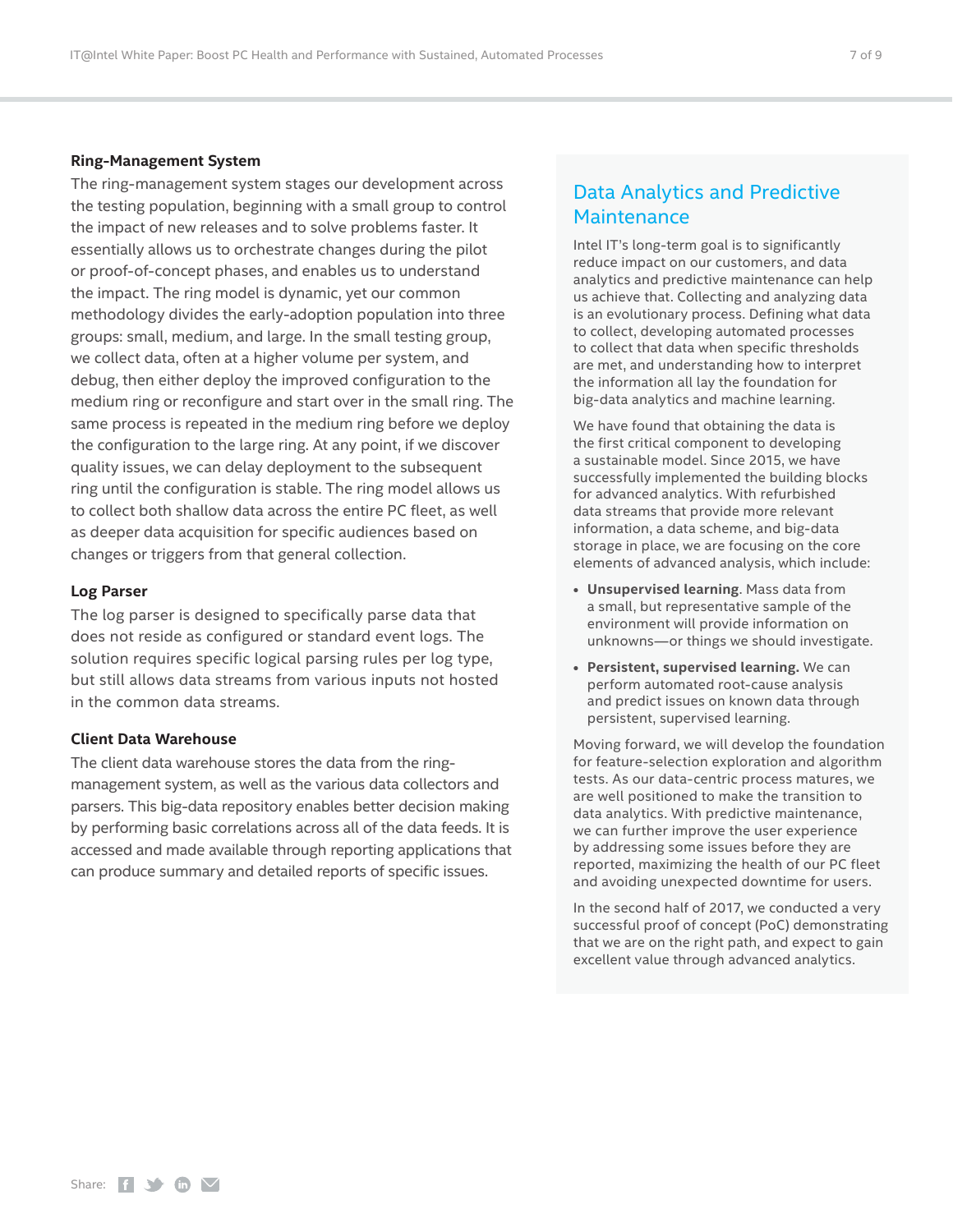# <span id="page-7-0"></span>Results

The original 2009 proactive problem-management process has matured with our recent changes. It is not enough to simply find and fix a problem, we must also sustain the health of the PC and address issues that resurface. Tools alone are not enough; sustained PC health requires a strong, clearly defined process, as well as continuous improvement. Through process maturity, we have achieved a 60 percent reduction in BSOD errors (see Figure 4), a 40 percent reduction in unexpected shutdowns (see Figure 5), and a 75 percent reduction in application hangs (see Figure 6).

With a sustainable process to collect and standardize data from a variety of sources, we can begin a transition to data analytics. In 2018, our focus will be on automated data predictive analytics.

# Lessons Learned

One of the most important lessons we have learned is that it is easy to let processes slip when problems have been resolved. But over time, without maintaining those processes, new and existing problems resurface in the organization. PC health requires sustained investment and dedicated resources. A large part of the success of our revised process includes these lessons:

- **Sustained, focused process.** Driver and software releases, new OS versions, and changes in the environment continuously introduce new issues. Sustaining and growing the process is as important as identifying and mitigating new issues. With data, we can predict problems better and understand their impact, which allows us to prioritize critical or widespread issues. With multiple competing issues, prioritization based on data allows us to stay focused on the most important ones.
- **Clearly define roles.** Analyzing problems with applications and drivers requires domain knowledge. Incorporating subject matter experts with specific roles helps us identify and prioritize issues before they negatively impact users and to quickly resolve issues.
- **Collect the right data.** Data allows us to predict problems and identify the need for future capabilities, such as data analytics and predictive maintenance. By analyzing the right data, we can work more closely with solution providers to help them resolve issues faster, and meet the business goals.

### Total Blue Screen of Death Count



Figure 4. The matured problemmanagement process decreased Blue Screen of Death errors by 60 percent over a 28-week period.

### Unexpected Shutdown Counts



Figure 5. We have decreased unexpected shutdowns by 40 percent over a 40-week period.



Figure 6. We have experienced a 75 percent decrease in application hangs over a 40-week period.